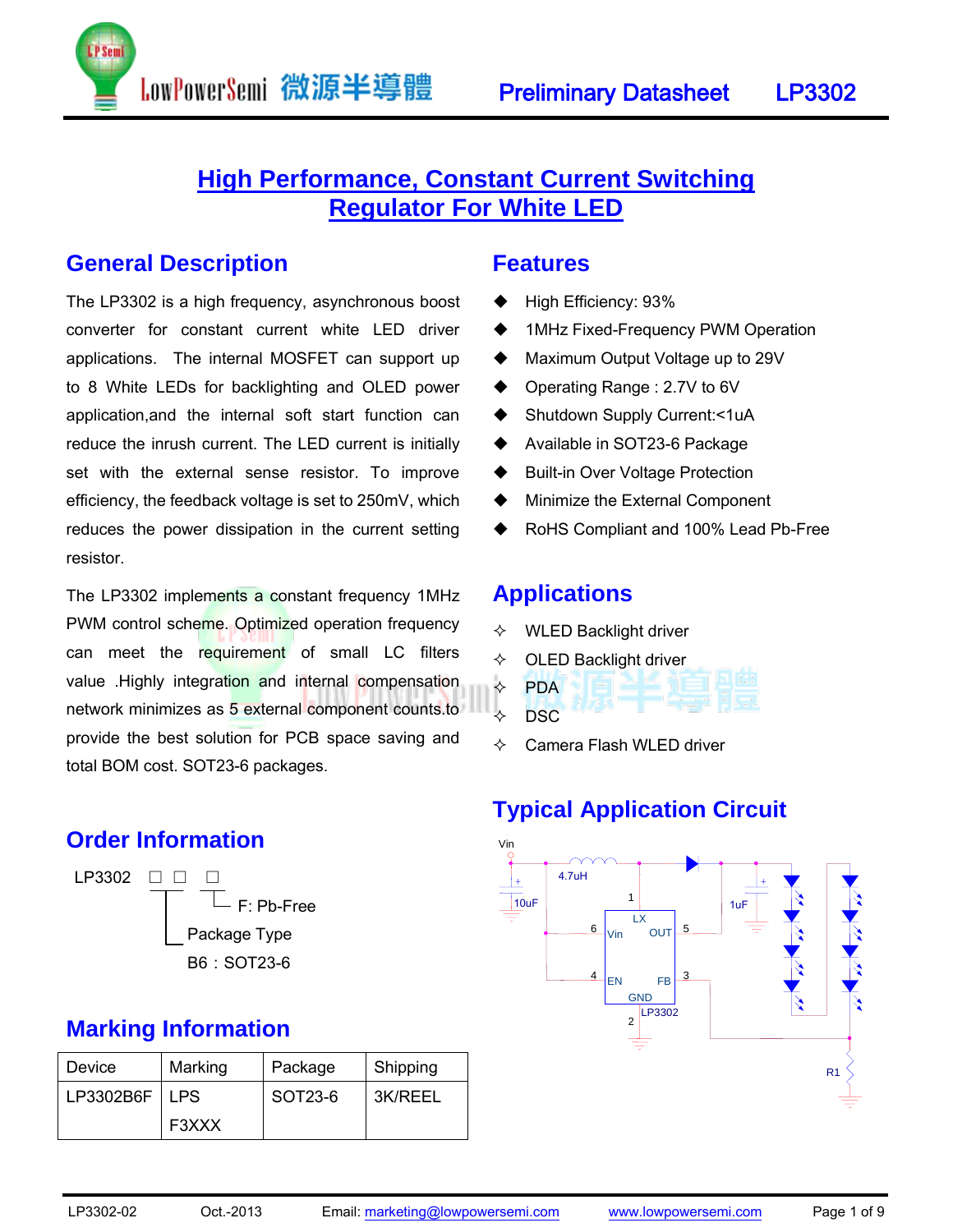





### LP3302 for 3pcs×7 Application Circuit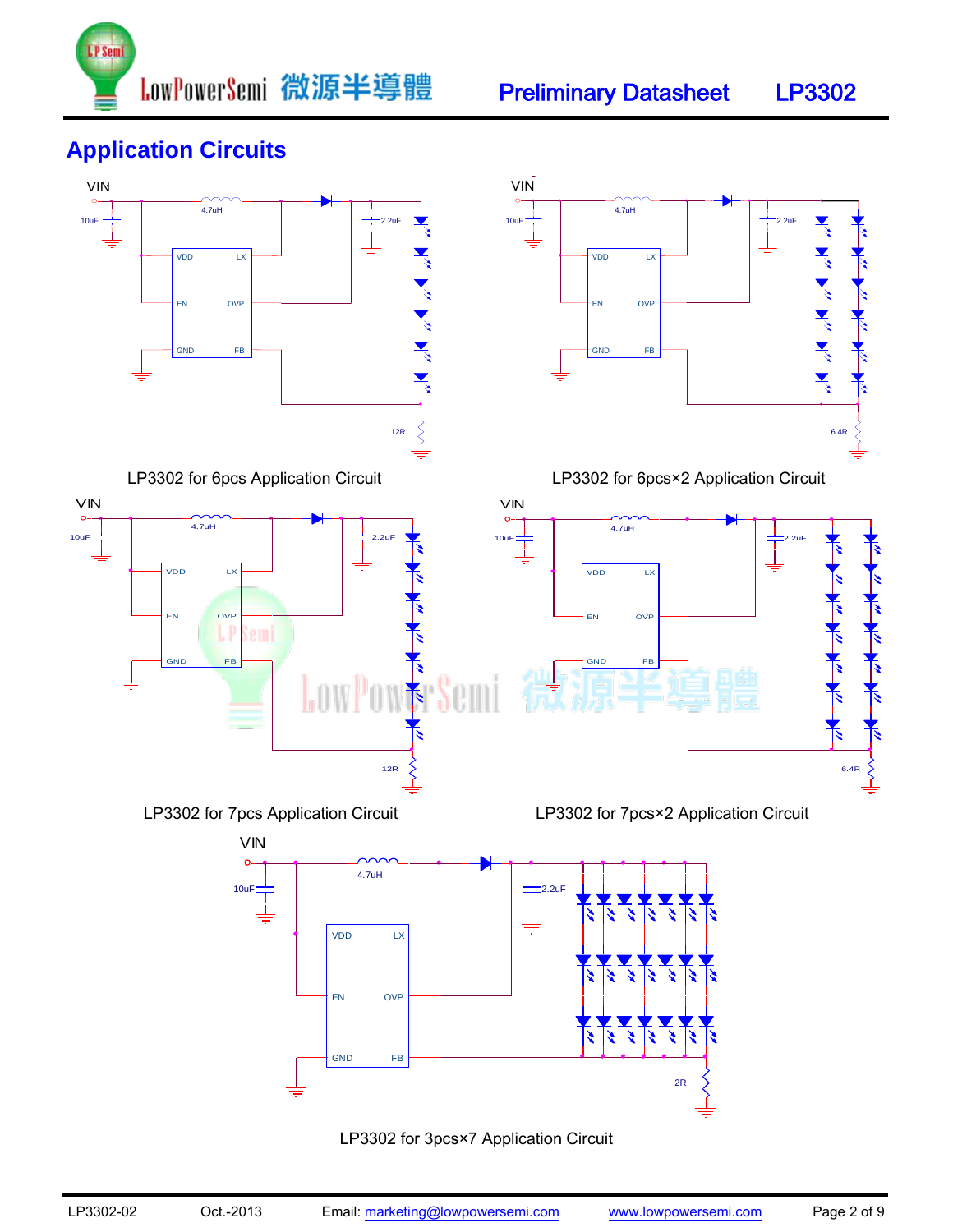

| Package Type | <b>Pin Configurations</b>                                                                                         |  |  |  |
|--------------|-------------------------------------------------------------------------------------------------------------------|--|--|--|
| SOT23-6      | <b>OUT</b><br>EN<br>IN<br>6<br>5<br>$\mathbf{3}$<br>$\overline{2}$<br><b>GND</b><br>FB<br>$\overline{\mathbf{x}}$ |  |  |  |

# **Pin Description**

| Pin            | <b>Name</b> | <b>Description</b>                                                                                  |
|----------------|-------------|-----------------------------------------------------------------------------------------------------|
|                | LX.         | Switch Pin. Connect this Pin to inductor and catch diode. Minimize the track area to reduce EMI.    |
| $\overline{2}$ | <b>GND</b>  | Ground Pin                                                                                          |
| 3              | FB.         | Feedback Reference Voltage Pin. Series connect a resistor between WLED and ground as a              |
|                |             | current sense. Sense the current feedback voltage to set the current rating.                        |
|                | EN          | Chip Enable (Active High). Voltage sensing input to trigger the function of over voltage            |
| 4              |             | protection. Note that this pin is high impedance. There should be a pull low 100k $\Omega$ resistor |
|                |             | connected to GND when the control signal is floating.                                               |
|                | <b>OUT</b>  | OVP Pin. Overvoltage Sense. When VOUT is greater than 29V, the internal N-channel                   |
| 5              |             | MOSFET turns off until VOUT drops below 28V, then the IC reenters start. Connect a 2.2uF            |
|                |             | capacitor from OUT to GND.                                                                          |
| 6              | <b>VIN</b>  | Supply Input Voltage Pin. Bypass 10uF capacitor to GND to reduce the input noise.                   |

# **Function Block Diagram**

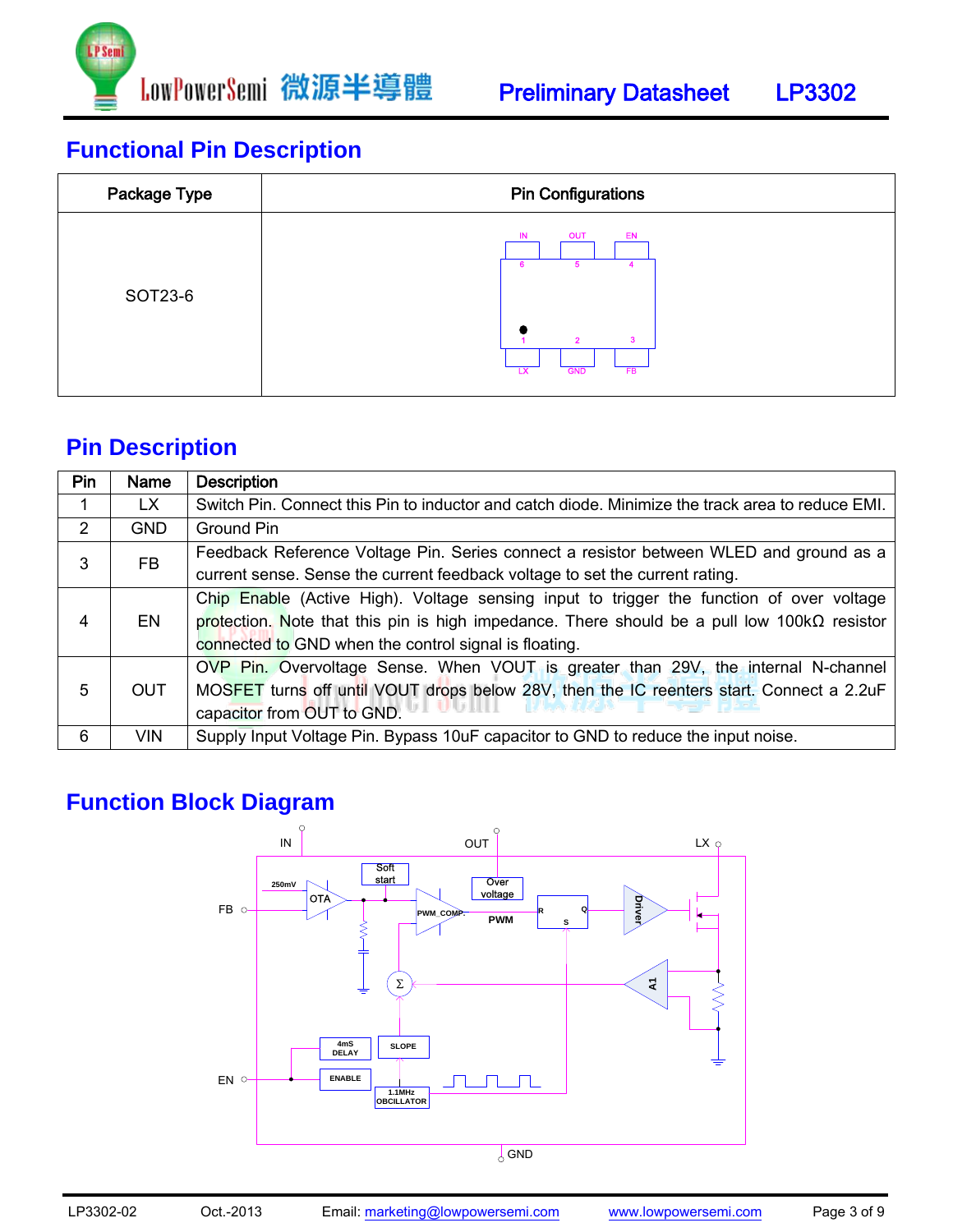

# **Absolute Maximum Ratings**

| ✧                  |  |
|--------------------|--|
| $\rightsquigarrow$ |  |
|                    |  |

### **Electrical Characteristics**

| Parameter                  | Symbol      | <b>Test Condition</b> | Min | Typ. | <b>Max</b> | <b>Units</b> |
|----------------------------|-------------|-----------------------|-----|------|------------|--------------|
| <b>System Supply Input</b> |             |                       |     |      |            |              |
| Operation voltage Range    | <b>VDD</b>  |                       | 2.7 |      | 6          | $\vee$       |
| Under Voltage Lock Out     | <b>VDD</b>  |                       | 2.2 | 2.4  | 2.6        | V            |
| <b>Supply Current</b>      | <b>IDD</b>  | NO.<br><b>LOAD</b>    |     | 0.2  | 0.4        | mA           |
| <b>Shut Down Current</b>   | <b>IDD</b>  | VEN < 0.4V            |     | 0.1  | 1          | uA           |
| <b>Oscillator</b>          |             |                       |     |      |            |              |
| <b>Operation Frequency</b> | <b>FOSC</b> |                       |     | 1    |            | <b>MHz</b>   |
| Maximum Duty Cycle         |             |                       | 89  | 92   | 96         | $\%$         |
| Dimming Frequency          |             |                       | 100 |      | 1M         | Hz           |
| Feedback Voltage           | LP3302      |                       | 230 | 250  | 270        | mV           |
| <b>MOSFET</b>              |             |                       |     |      |            |              |
| On Resistance of MOSFET    | RDS(ON)     |                       |     | 0.3  |            | Ω            |
| Protection                 |             |                       |     |      |            |              |
| <b>OVP Threshold</b>       | <b>VOVP</b> |                       | 27  | 29   | 31         | V            |
| <b>OVP Sink Current</b>    |             |                       |     | 5    |            | μA           |
| <b>OCP</b>                 |             |                       |     | 1100 |            | mA           |
| Shut Down Voltage          | <b>VEN</b>  |                       |     |      | 0.4        | V            |
| Enable Voltage             | <b>VEN</b>  |                       | 1.4 |      |            | V            |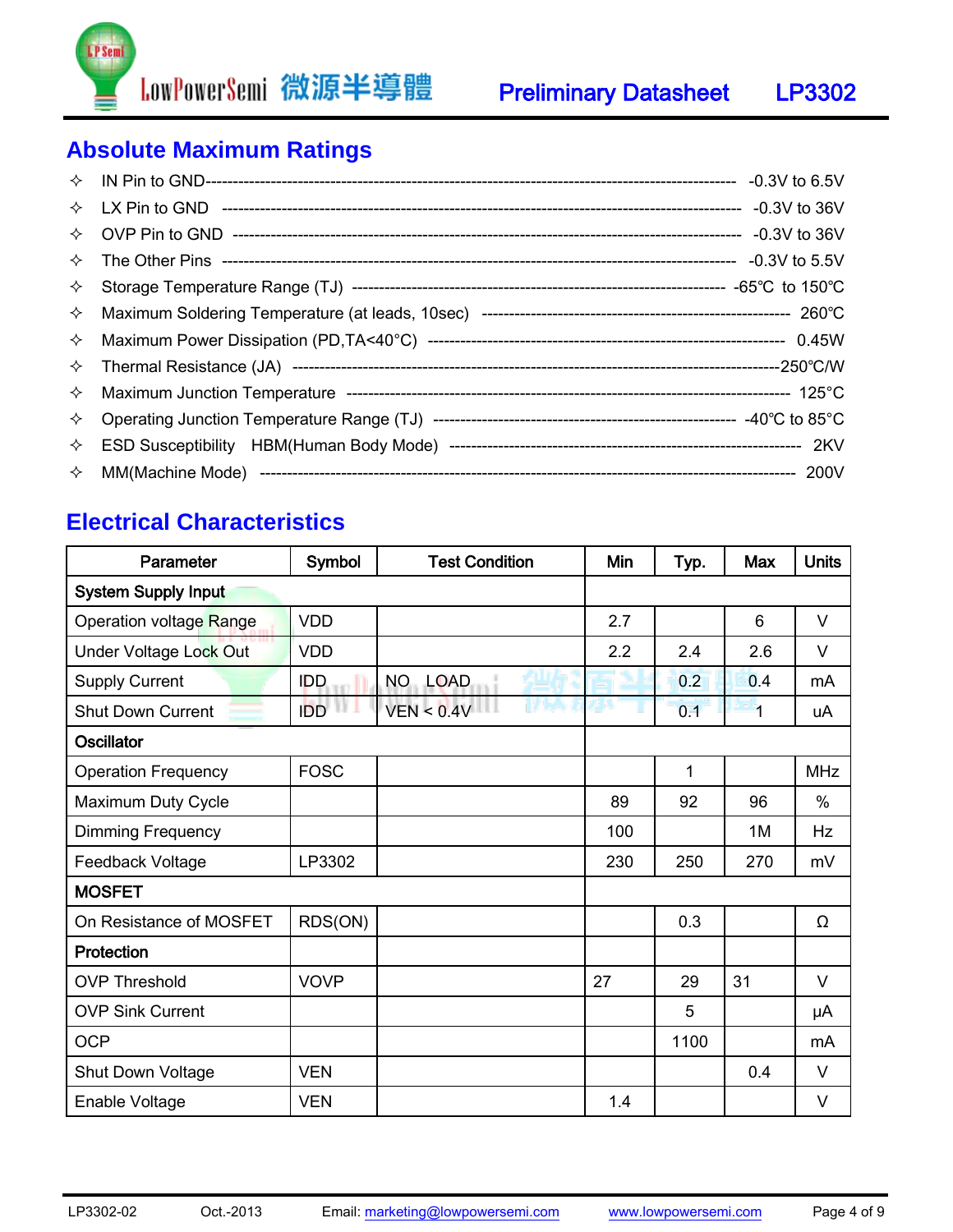

### **Typical Operating Characteristics**

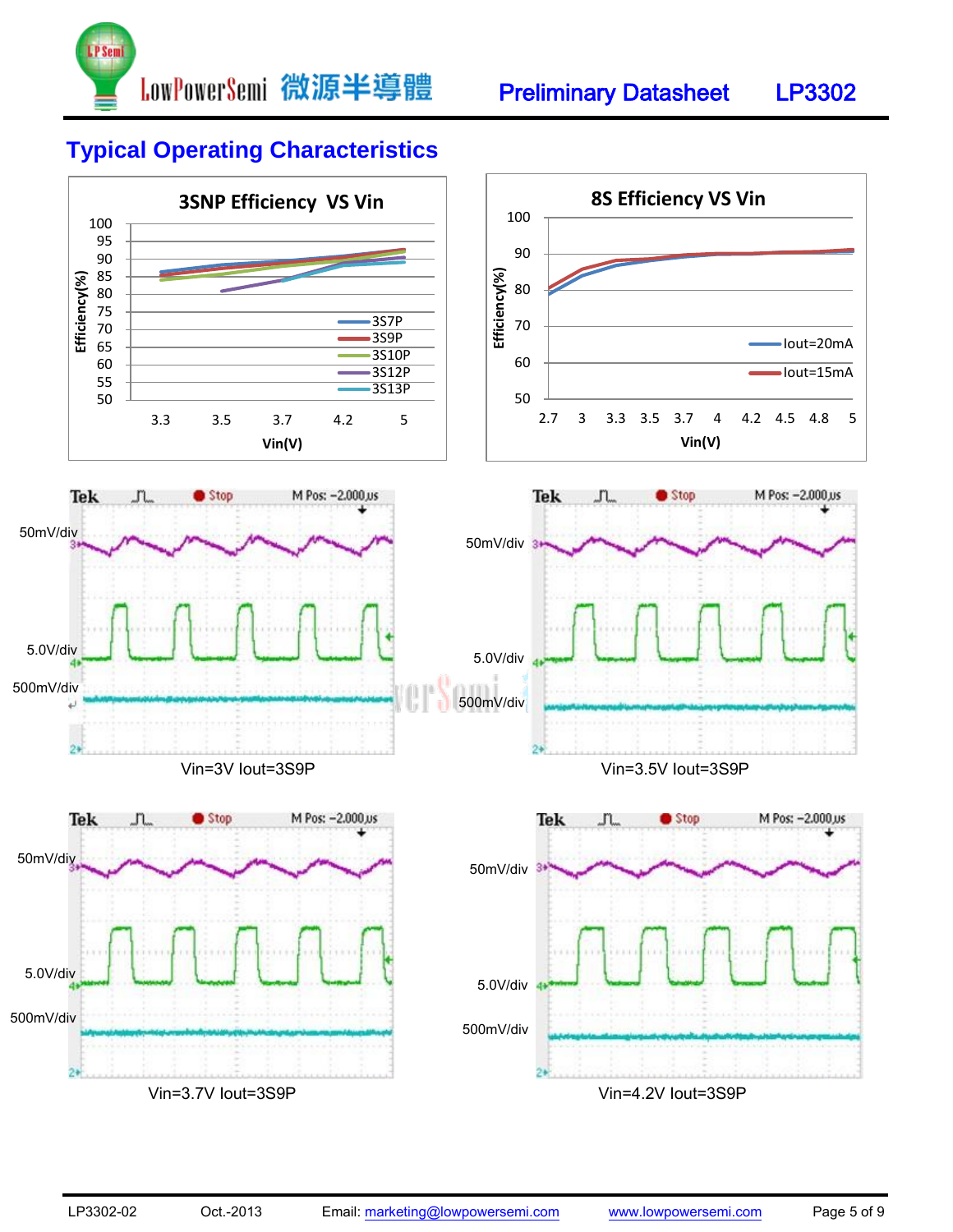

# Preliminary Datasheet LP3302

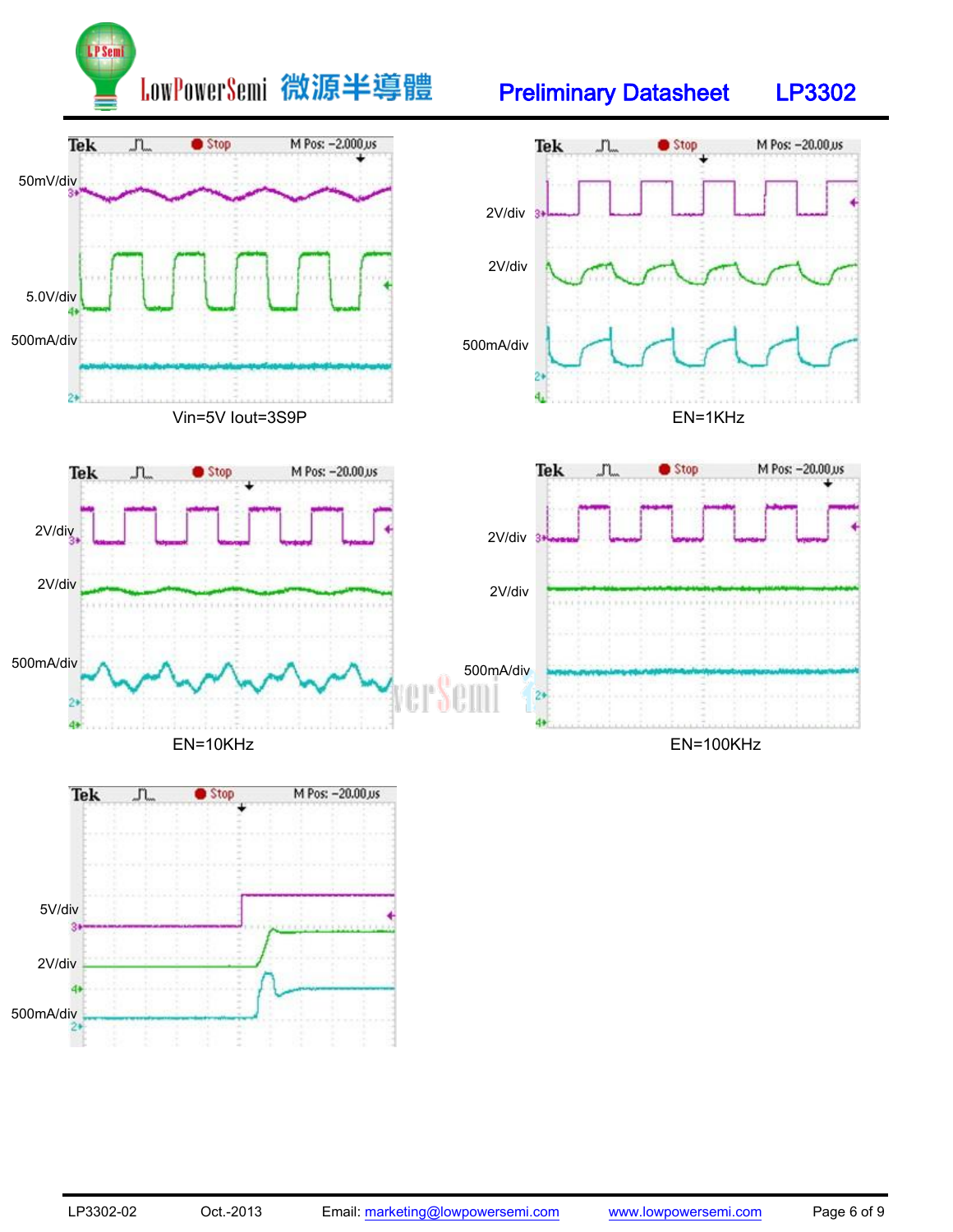

# **Applications Information**

### LED Current Control

The LP3302 regulates the LED current by setting the current sense resistor (R1) connecting to feedback and ground. The internal feedback reference voltage is 0.25V. The LED current can be set from following equation easily.

### $I_{LED} = 250$ m $V/R1$

In order to have an accurate LED current, precision resistors are preferred (1% is recommended). The table for R2 selection is shown below.

### R1 Resistor Value selection

| ILED(MA) | $R1(\Omega)$ |
|----------|--------------|
| 5        | 50           |
| 10       | 25           |
| 12       | 21           |
| 20       | 12.5         |

#### Inductor Selection

The recommended value of inductor for 2 to 8WLEDs applications are 4.7 to 22µH. Small size and better efficiency are the major concerns for portable device, such as LP3302 used for mobile phone. The inductor should have low core loss at 1MHz and low DCR for better efficiency. To avoid inductor saturation current rating should be considered.

#### Dimming control

#### a. Using a PWM Signal to EN Pin

To control the brightness of LED, the LP3302 can perform the dimming control by applying a PWM signal to EN pin. The internal soft-start and wide range dimming frequency from 100Hz to 1MHz can insignificantly reduce audio noise when dimming.

The average LED current is proportional to the PWM signal duty cycle. The magnitude of the PWM signal should be higher than the maximum enable voltage of EN pin, in order to let the dimming control perform correctly.



#### b. Using a DC Voltage

Using a variable DC voltage to adjust the brightness is a popular method in some applications. The dimming control using a DC voltage circuit is shown below . According to the Superposition Theorem, as the DC voltage increases, the voltage contributed to VFB increases and the voltage drop on R1 decreases, i.e. the LED current decreases. For example, if the VDC range is from 0V to 2.8V, the selection of resistors below sets dimming control of LED current from 20mA to 5.5mA.

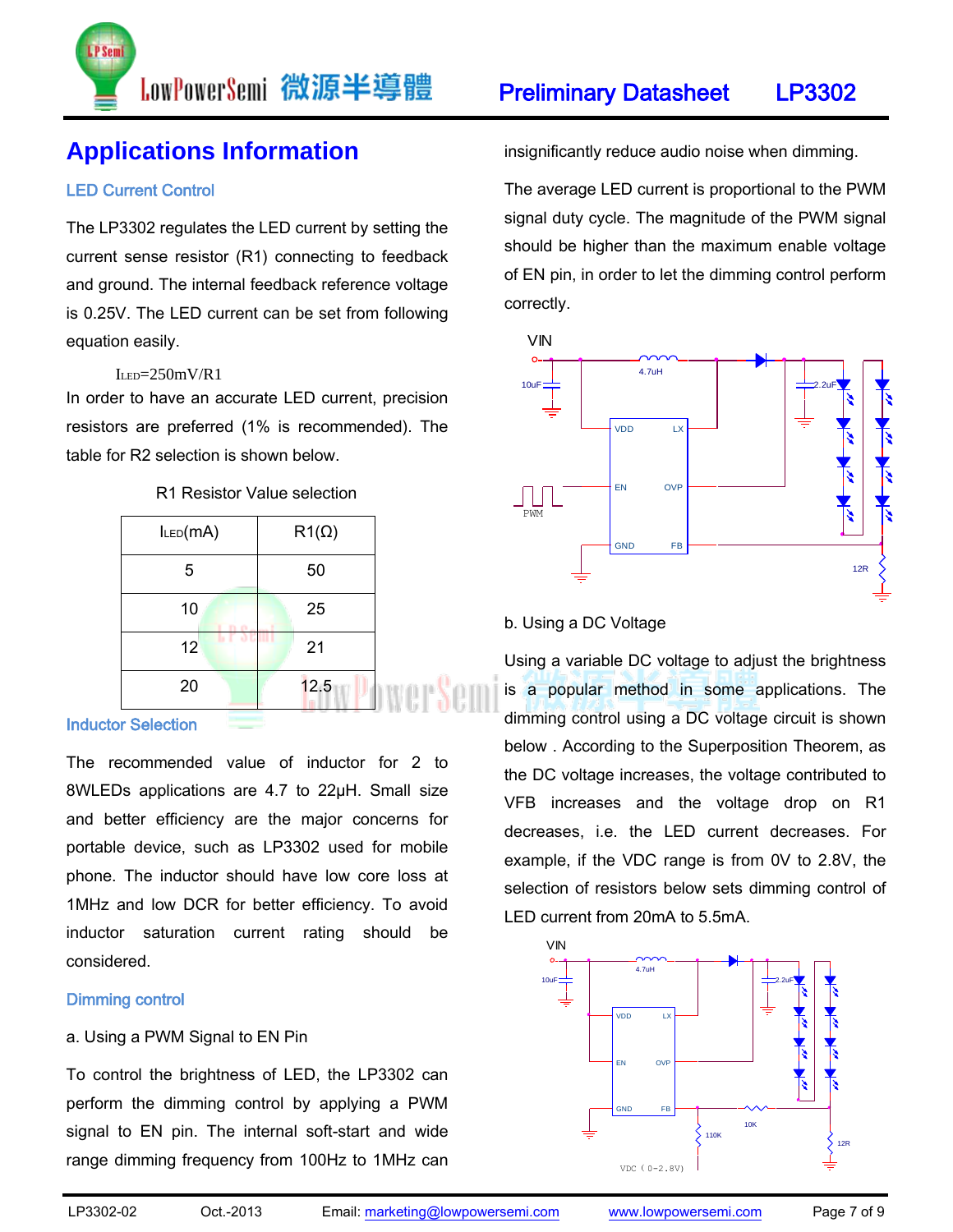Preliminary Datasheet LP3302

LowPowerSemi 微源半導體

#### c. Using a Filtered PWM signal

P Sem

Another common application is using a filtered PWM signal as an adjustable DC voltage for LED dimming control. A filtered PWM signal acts as the DC voltage to regulate the output current. The recommended application circuit is shown in the Figure . In this circuit, the output ripple depends on the frequency of PWM signal. For smaller output voltage ripple (<100mV), the recommended frequency of 2.8V PWM

signal should be above 2kHz. To fix the frequency of PWM signal and change the duty cycle of PWM signal can get different output current. According to the application circuit of Figure , output current is from 20.5mA to 5.5mA by adjusting the PWM duty cycle from  $10\%$  to  $90\%$ .



#### Thermal Considerations

For continuous operation, do not exceed absolute maximum operation junction temperature. The maximum power dissipation depends on the thermal resistance of IC package, PCB layout, the rate of surroundings airflow and temperature difference between junction to ambient.

The maximum power dissipation can be calculated by following formula :

 $PD(MAX) = (TJ(MAX) - TA) / qJA$ 

Where TJ(MAX) is the maximum operation junction temperature, TA is the ambient temperature and the qJA is the junction to ambient thermal resistance. For the recommended operating conditions specification of LP3302, the maximum junction temperature of the die is 125°C. The junction to ambient thermal resistance qJA is layout dependent. The junction to ambient thermal resistance for TSOT-23-6 package is 250°C/W on the standard JEDEC51-3 single layer thermal test board. Themaximum power dissipation at TA =  $25^{\circ}$ C can be calculated by following formula :

PD(MAX) = (125°C - 25°C) / (250°C/W) = 0.4W

The maximum power dissipation depends on operating ambient temperature for fixed TJ(MAX) and thermal resistance qJA.